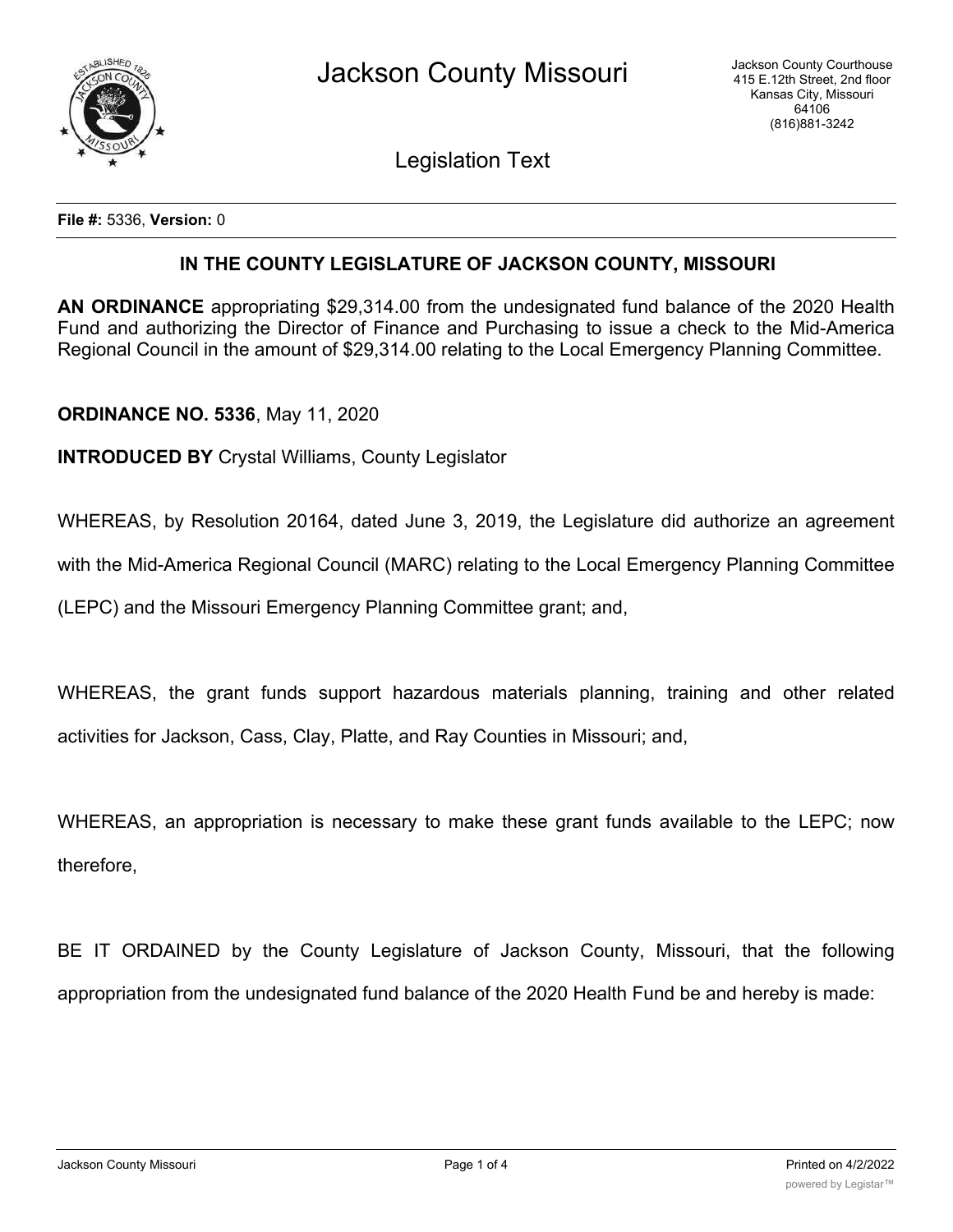| <b>DEPARTMENT/DIVISION</b> | <b>CHARACTER/DESCRIPTION</b>     | <b>FROM</b> | TO       |
|----------------------------|----------------------------------|-------------|----------|
| <b>Health Fund</b>         |                                  |             |          |
| 002-9999                   | 45105-                           |             |          |
|                            | <b>MO Emerg Response MERC</b>    | \$29,314    |          |
| 002-2810                   | <b>Undesignated Fund Balance</b> |             | \$29,314 |
| 002-2810                   | <b>Undesignated Fund Balance</b> | \$29,314    |          |
| <b>Emergency Mgmt.</b>     |                                  |             |          |
| 002-4206                   | 56798-Grant Match                | \$29,314    |          |

and,

BE IT FURTHER ORDAINED that the Director of the Department of Finance and Purchasing be and

hereby is authorized to issue a check in the amount of \$29,314.00 to MARC for the use of the LEPC.

..Enacted and Approved Effective Date: This ordinance shall be effective immediately upon its signature by the County Executive.

APPROVED AS TO FORM:

Chief Deputy County Counselor County Counselor

I hereby certify that the attached ordinance, Ordinance No. 5336 introduced on May 11, 2020, was duly passed on May 26, 2020 by the Jackson County Legislature. The votes thereon were as follows:

 $\overline{\phantom{a}}$  , and the contract of the contract of the contract of the contract of the contract of the contract of the contract of the contract of the contract of the contract of the contract of the contract of the contrac

| Yeas       | 6 | <b>Nays</b> | $\overline{0}$ |
|------------|---|-------------|----------------|
| Abstaining |   | Absent      | $\frac{3}{2}$  |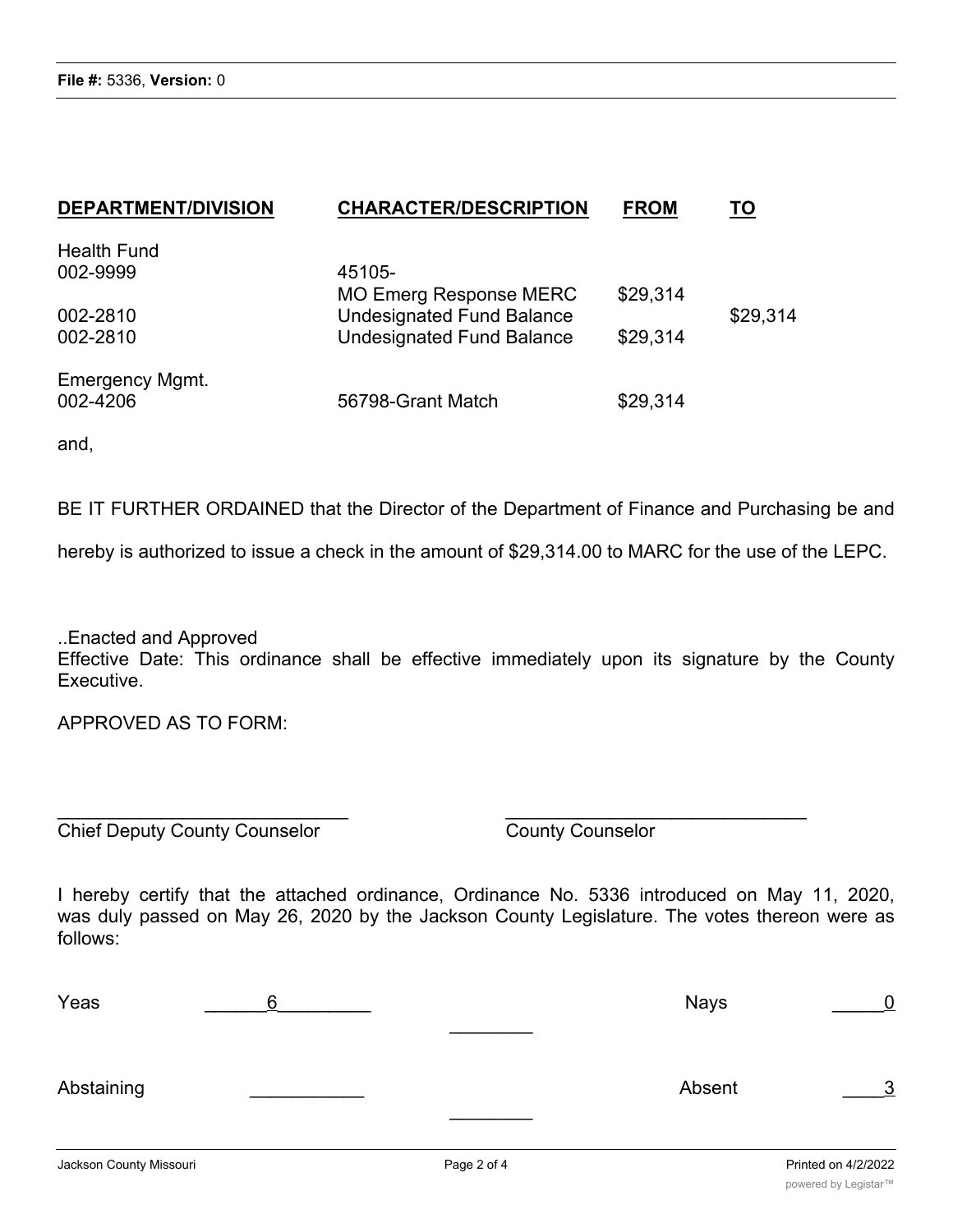$\overline{\phantom{a}}$  , where  $\overline{\phantom{a}}$  , where  $\overline{\phantom{a}}$  , where  $\overline{\phantom{a}}$ 

 $\overline{\phantom{a}}$  , where  $\overline{\phantom{a}}$  , where  $\overline{\phantom{a}}$  , where  $\overline{\phantom{a}}$ 

This Ordinance is hereby transmitted to the County Executive for his signature.

Date and the Mary Section of the Mary Section of the Mary Section of the Mary Section of the Mary Section of the Mary Section of the Mary Section of the Mary Section of the Mary Section of the Mary Section of the Mary Sect Spino, Clerk of Legislature

 $\mathcal{L}_\mathcal{L}$  , where  $\mathcal{L}_\mathcal{L}$  is the set of the set of the set of the set of the set of the set of the set of the set of the set of the set of the set of the set of the set of the set of the set of the set of the

 $\mathcal{L}_\mathcal{L}$  , where  $\mathcal{L}_\mathcal{L}$  is the set of the set of the set of the set of the set of the set of the set of the set of the set of the set of the set of the set of the set of the set of the set of the set of the

I hereby approve the attached Ordinance No. 5336.

Date **Example 20** Notice that the contract of the contract of the contract of the contract of the contract of the contract of the contract of the contract of the contract of the contract of the contract of the contract of

Jr., County Executive

Funds sufficient for this appropriation are available from the source indicated below.

| <b>ACCOUNT NUMBER:</b> | 002 2810                  |
|------------------------|---------------------------|
| <b>ACCOUNT TITLE:</b>  | Health Fund               |
|                        | Undesignated Fund Balance |
| <b>NOT TO EXCEED:</b>  | \$29,314.00               |

There is a balance otherwise unencumbered to the credit of the appropriation to which the expenditure is chargeable and there is a cash balance otherwise unencumbered in the treasury to the credit of the fund from which payment is to be made, each sufficient to provide for the obligation herein authorized.

| <b>ACCOUNT NUMBER:</b> | 002 4206 56798        |
|------------------------|-----------------------|
| <b>ACCOUNT TITLE:</b>  | <b>Health Fund</b>    |
|                        | <b>Emergency Mgmt</b> |
|                        | <b>Grant Match</b>    |
| <b>NOT TO EXCEED:</b>  | \$29,314.00           |